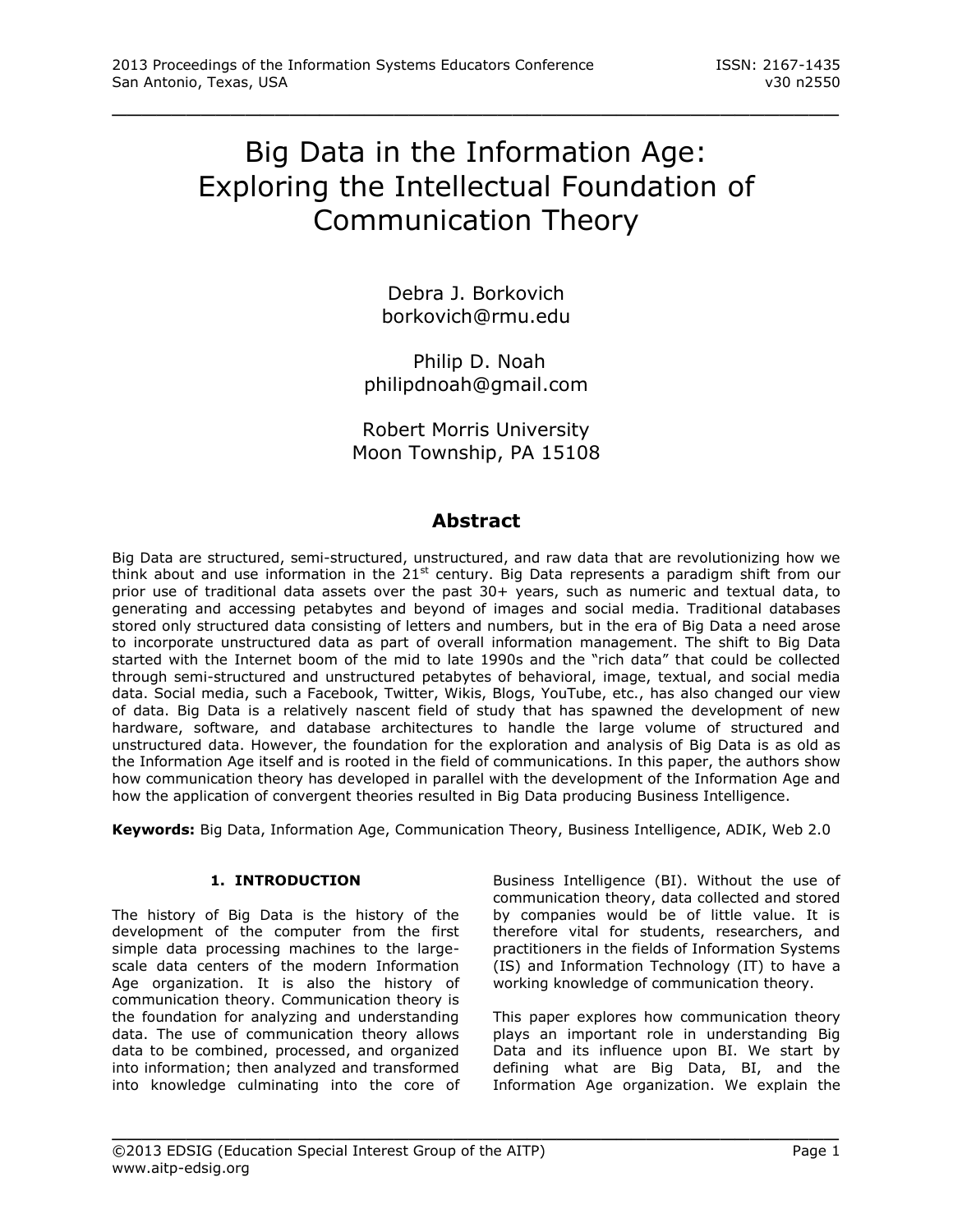differences between data, information, and knowledge, and distinguish how they contrast. With this basic understanding of data and information, the discussion moves into the basics of communication theory. A brief history of the Information Age follows with a smattering of historical chronology and a brief literature review of selected subject matter experts and their respective theories. This leads to an examination of why and how communication theory applies to the clear and cogent transmission of information, and its logical relationship and transference to Big Data. Finally, we conclude with a brief look ahead into the social dimensions and future of Big Data.

#### **What is Big Data?**

Big Data is structured, unstructured, and raw data stored in multiple disparate formats that ultimately resulted in a paradigm shift in how we think of data. Traditional databases store only structured data consisting of letters and numbers (transactional data), but in the era of Big Data a need arose to store semi-structured and unstructured data. The shift to Big Data started with the Internet boom of the mid-1990s and the "rich data" that could be collected through e-commerce transactions (Noah & Seman, 2012). The unstructured data from ecommerce sites includes data on what items the user viewed, such as click-through data and sub-transactions. Social media also changed our view of what data are. Companies such as Facebook capture and store photos, video clips, sound bits, "likes," and instant messages. To store and process Big Data new highly scalable, available and low latency database systems are needed (Noah & Seman, 2012). Big Data systems often have databases in the petabyte range; a petabyte is equal to 1,000 terabytes or  $10^{15}$  bytes. To turn Big Data into actionable information new ways of exploring and analyzing data were needed. This complex analytical process manifested itself into the role of Business Intelligence.

#### **Business Intelligence**

Business Intelligence (BI) is the process of generating actionable information from raw data. BI is not a technology; it is a combination of hardware, architectures, tools, methods, and databases (Turban, Sharda, Delen, & King, 2011). Modern BI allows decision makers to analyze real-time or near real-time data to make better decisions and to act on those decisions. The purpose of BI is to transform companies into Information Age data driven organizations. The

term "business intelligence" has been used since the late 1950s but modern BI systems only became possible with the advent of the data warehouse in the 1990s. The predecessor to the BI system was the Management Information Systems (MIS) of the late 1960s and 1970s. MIS were reporting systems that provided simple static, often times printed, two-dimensional reports (Turban, et al., 2011). The MIS lacked analytics and any changes to the reports that required a specialized programmer to modify the computer code. With the advances in technology the MIS systems of 1960s and 1970s gave way to the Executive Information Systems (EIS) of the 1980s. The advent of the personal microcomputer in the 1980s allowed the transformation of the MIS system from static reports to a more dynamic system. Users were able to generate ad-hoc reports and view reports that allowed the user to drill down from a high level overview or summary to detailed lower levels. The EIS also provided advanced features such as forecasting, predictions, and trending analysis (Turban, et al., 2011). By the mid-1990s, the EIS had become more powerful and were being used by mid-level management, as well as executives. The term "Business Intelligence" started to appear in technology journals and as common parlance within the popular media. The modern BI systems were developed to take advantage of "Big Data" created by the Internet, e-commerce, organizational textual documentation, social media, and traditional transactional data through the large-scale data warehouse. By 2005, BI systems were incorporating advanced analytics such as data mining, semantic analysis, and artificial intelligence (Turban, et al., 2011). BI is integrated into most large-scale software systems such as SAP, PeopleSoft, and IBM Cognos. What started out as a simple reporting tool for executives turned into a powerful system that allowed employees at all levels to be "data driven." BI evolved into creative and innovative analytics for problem-solving and decisionsupport.

Information Age organizations are data driven entities that use analytics to transform information into insight and action (LaValle, Lesser, Shockley, Hopkins, & Kruschwitz, 2011). LaValle and co-authors identified three stages that organizations go through to become data driven Information Age organizations. The first stage is the aspirational; the organization uses tools more like those of the EIS than BI. The aspirational organization is focused on using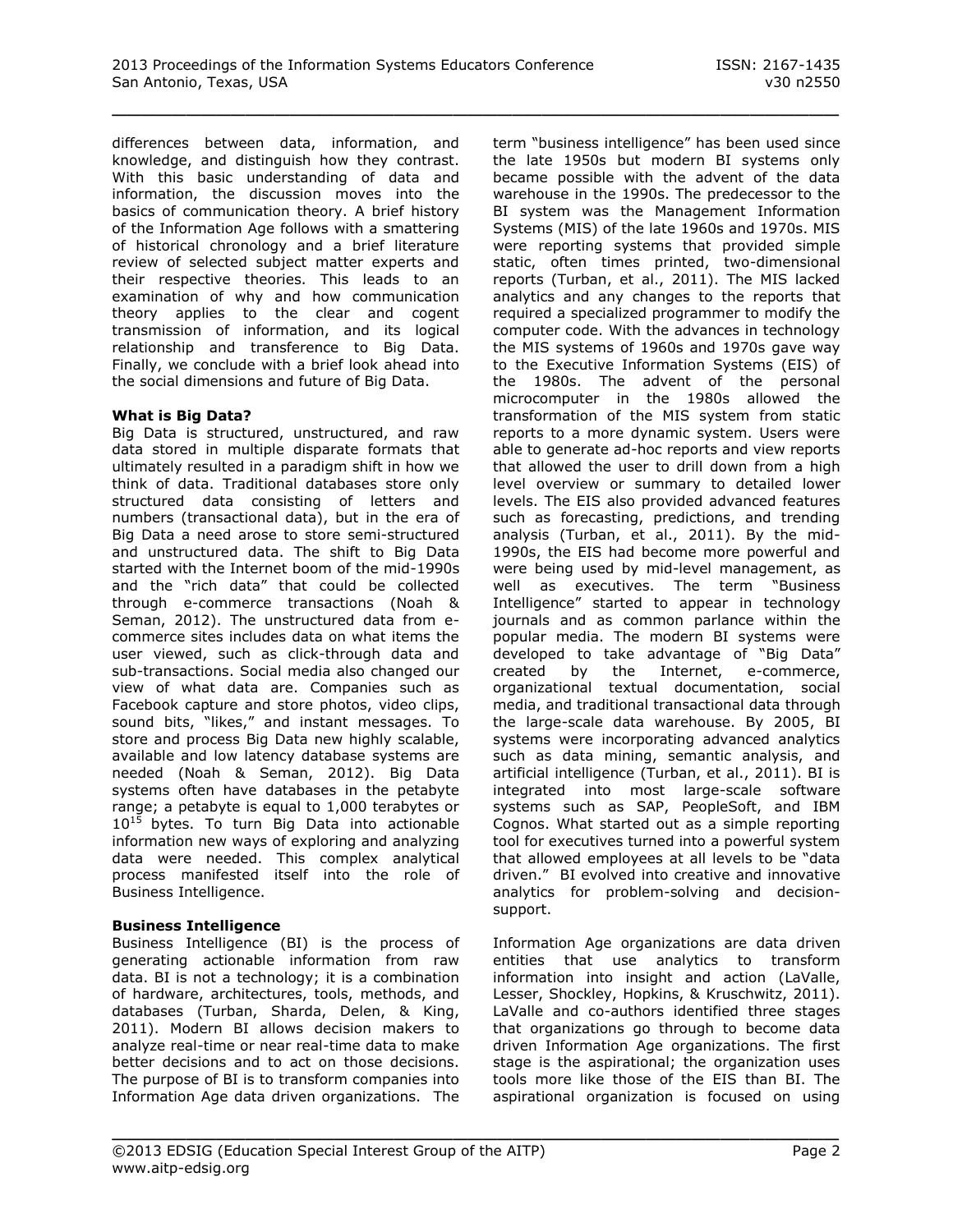technology to increase automation processes and cutting costs, as they do not have the resources in place to use analytics (LaValle, et al., 2011). The second stage is the experienced phase in which organizations start to build on the efficiencies gained in the aspirational stage (LaValle, et al., 2011). Organizations in the experienced stage further optimize their information systems and technology by developing BI to collect more data, analyze it, and act upon it (LaValle, et al., 2011). The final stage is the transformed stage. The transformed organization derives a competitive advantage from the use of BI and analytics (LaValle, et al., 2011). The transformed organization is less focused on cost cutting and optimization and more focused on the strategic use of analytics (LaValle, et al., 2011) by implementing analytics across a wide range of functions and through all levels of the organization. The Information Age organization captures, analyzes, and uses data to drive revenue growth and profits. Data is used not just to guide future strategies but also to guide day-to-day operations, providing decision-support and solving problems.

#### **2. THE AGE OF INFORMATION: THE SCIENCE, TECHNOLOGY, AND BUSINESS**

The Information Age, otherwise known to many as the Information Era, the Computer Age, or the Digital Revolution is a phenomenon that did not occur overnight. It is a concept directly linked to the computing, electronics, engineering, science, and communications reformation from the analog system to the digital system, characterizing the current age by the ability of individuals to transfer information freely and to have instant access to information previously unavailable or difficult to locate. Information Technology (IT), the overall concept of digital technologies used to process, store, and transport information, has provided vast benefits to many, such as the ability to control, access, share and manage data, information, and knowledge transfer; all powerful and progressive concepts.

It is equally important to remember that the emergence of a new and important paradigm does not always represent the same significance to all and indeed true to history, opposition opinions have surfaced as well. For example, some have asserted that the overwhelming bombardment of information via easy access to multiple media has manifested itself as information silos, human isolation, and slaves to

technology, particularly by those inexplicably and singularly driven to it. And the have-nots, those with neither funds nor access or those not interested in technological progress, internalized an even greater fear that they will be left even farther behind and perhaps, jobless. Standage (1998, p. 212) suggested that concerns and fears "are the direct consequences of human nature, rather than technology." These opposition views all have merit and deserve to be explored, researched, and examined for the important adversarial positions they represent to the future of the Information Age, therefore as space allows several will be included in the discussion. However, the emergence of the Information Age, through selected technological inventions, theories, theorists, and historical situations culminating in the business, social, and cultural benefits, now known as "Big Data," will be examined here.

Most agree that the period of Information is generally said to have begun in the latter half of the  $20<sup>th</sup>$  century and continues through the present; although the precise date varies, because of the difficulty in pinpointing the specific dates for the global and public use of personal computers, Internet, e-mail, cell phones, personal communications devices, and social networking sites. Therefore, many dates for the important contributing factors to the spread of information within the common man's routine implementation are approximate and widely recognized as such. It is generally accepted that the Information Age was embraced and accepted by the masses since the late 1980s and into the  $21<sup>st</sup>$  century, although the intellectual concepts and original inventions were developed somewhat earlier in the 20<sup>th</sup> century.

Another important matter that arose from the emergence of the Information Age, was the overarching need to define the construct of information. Just what is information? And how does it apply to this context? Raw data is not information. Data is not information until it is collected, saved, stored, organized, transmitted, received, and understood. Data certainly must have meaning, hopefully the same meaning to both the sender and the receiver. Shannon's (1948) contribution to our understanding of this<br>process was his development of the was his development of the *Transmission Model of Communication* (Figure 1) that revolutionized our understanding of transmissions by radically introducing the construct of digitizing information. Shannon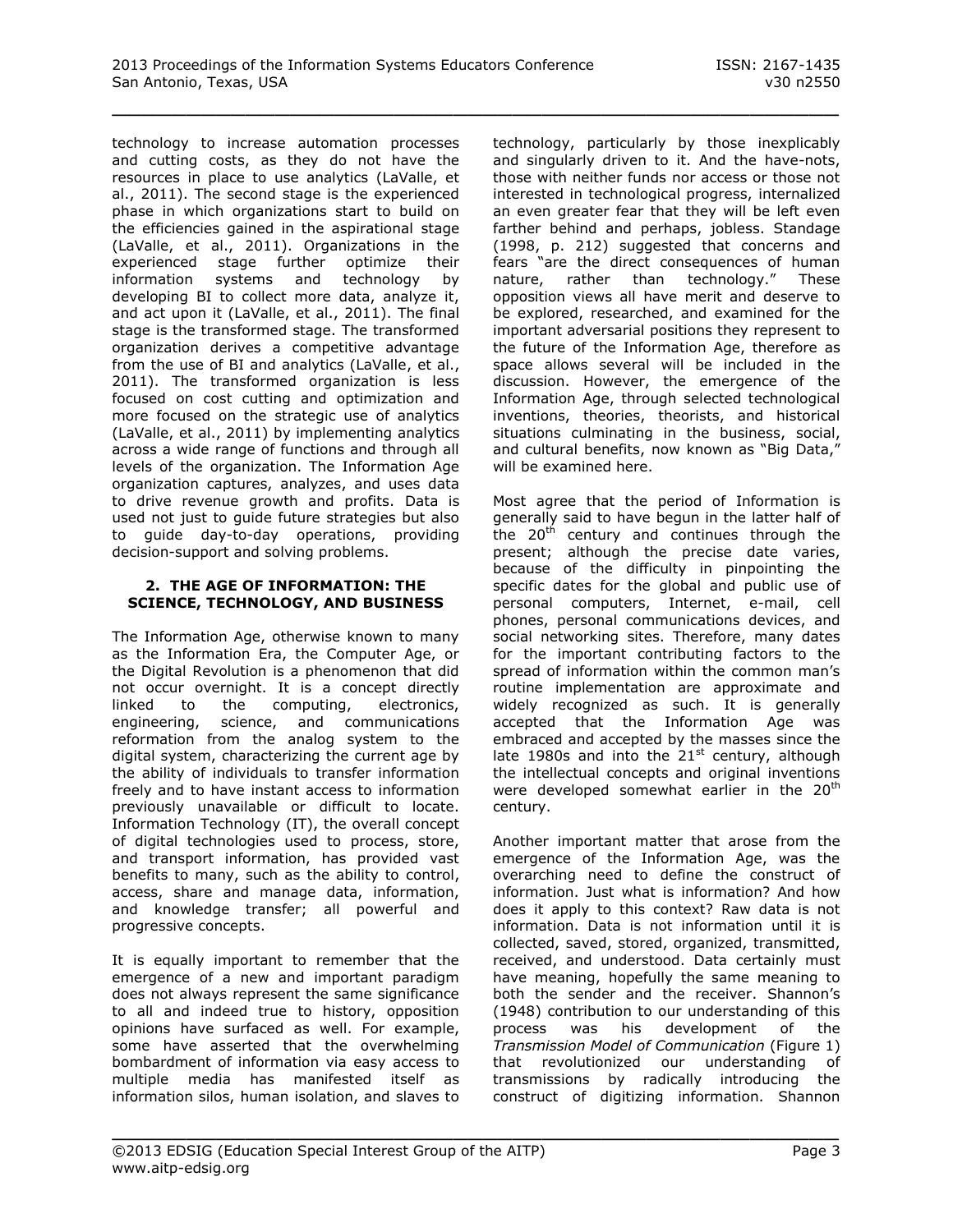opened the door to early Big Data development through his theory of a digital communication infrastructure and network that was cleaner, faster, more efficient, and generally an errorfree mode than the analog process of an ordinary arithmetic computer or calculator.



**Figure 1. Transmission Model of Message Communication (Shannon, 1948)**

Concisely paraphrased, the communication process works when a message is coded by the sender in a language that has meaning to the receiver, and the receiver can confirm the message as understood by returning feedback to the sender. This information transmittal process appears very simple to accomplish, but it is not as easy as it sounds as there are many codes, signs, symbols, languages, intuitions, sensory, and cultural perceptions incorporated into the message. All have applicable subjective meanings making it a very tricky undertaking to ensure that the message sent makes it through a certain amount of noise, interference, or distortion from outside sources; and equally challenging to ensure that when it is received it is truly decoded and comprehended as originally intended.

Not merely content to explain the process of communication, Shannon (1948) provided us with the term 'bit' to quantify the tiniest amount of explicit data possible in the form of a single binary unit. When collected, organized, and evaluated, 'bits' may even be determined as a set of facts. Overall, information is commonly accepted as the result of processing, manipulating, and organizing data in a way that adds to the knowledge and learning of the person receiving it. And from data through information to knowledge, Liebowitz (2006, p. 78) cleverly reminded us that the discipline of Knowledge Management (KM) is continually challenged with "apply[ing] more rigor to the field so that it becomes more of a science and less of an art."

Furthermore, it is important to note that not all information is communicated through digitally recorded media or is computer generated. Other types of information, such as visual, aural, vocal, written, recorded, sensory, physical, tactile, signs, symbols, semiotics, language, instruction, knowledge, meanings, perceptions, feelings, intuition, cultural, and so many other things that when coded, transmitted, received, interpreted, and understood have specific and subjective meaning to human beings. In addition, all people in some way routinely convey, receive, share, and store countless types of information, regardless of whether or not we are computer scientists or professional librarians. In its most basic form, information is just a message received and understood because it has application. Knowledge occurs when the information becomes meaningful, is understood, and learned. However, as previously stated, this phenomenon did not happen overnight; a series of critical and sometimes disruptive events had to occur to generate this important historical transition.

# **3. HISTORY OF THE INFORMATION AGE**

Many factors in the United States signaled the emergence of a new era. For example, most agree that during the mid-1950s through the 1960s, the number of Americans holding whitecollar jobs, professional, office staff, administrative, and sales, slowly started to exceed the number of people holding blue-collar jobs, those that were manufacturing-oriented and manual labor-driven (Toffler, 1984). In his book, "White Collar: The American Middle Class," Mills (1951, p. 182) referred to this middle class change commencing during the mid-1950s as a shift to marketing, sales, and service asserting that, "In a society of employees dominated by the marketing mentality, it is inevitable that a . . . great shift from manual skills to the art of servicing people, personal or even intimate traits of employees are drawn into the sphere of exchange and become commodities in the labor market." Mills argued that this change in the American labor force signaled that the Industrial Age was coming to an end and a new era was beginning to emerge as the Western world shifted into an information service driven economy.

During World War II and continuing thereafter, the U.S. Federal Government recognized the need for higher technologies to enhance the protection of its borders and citizens and to stabilize and further its dominance as a world power. This need for power and control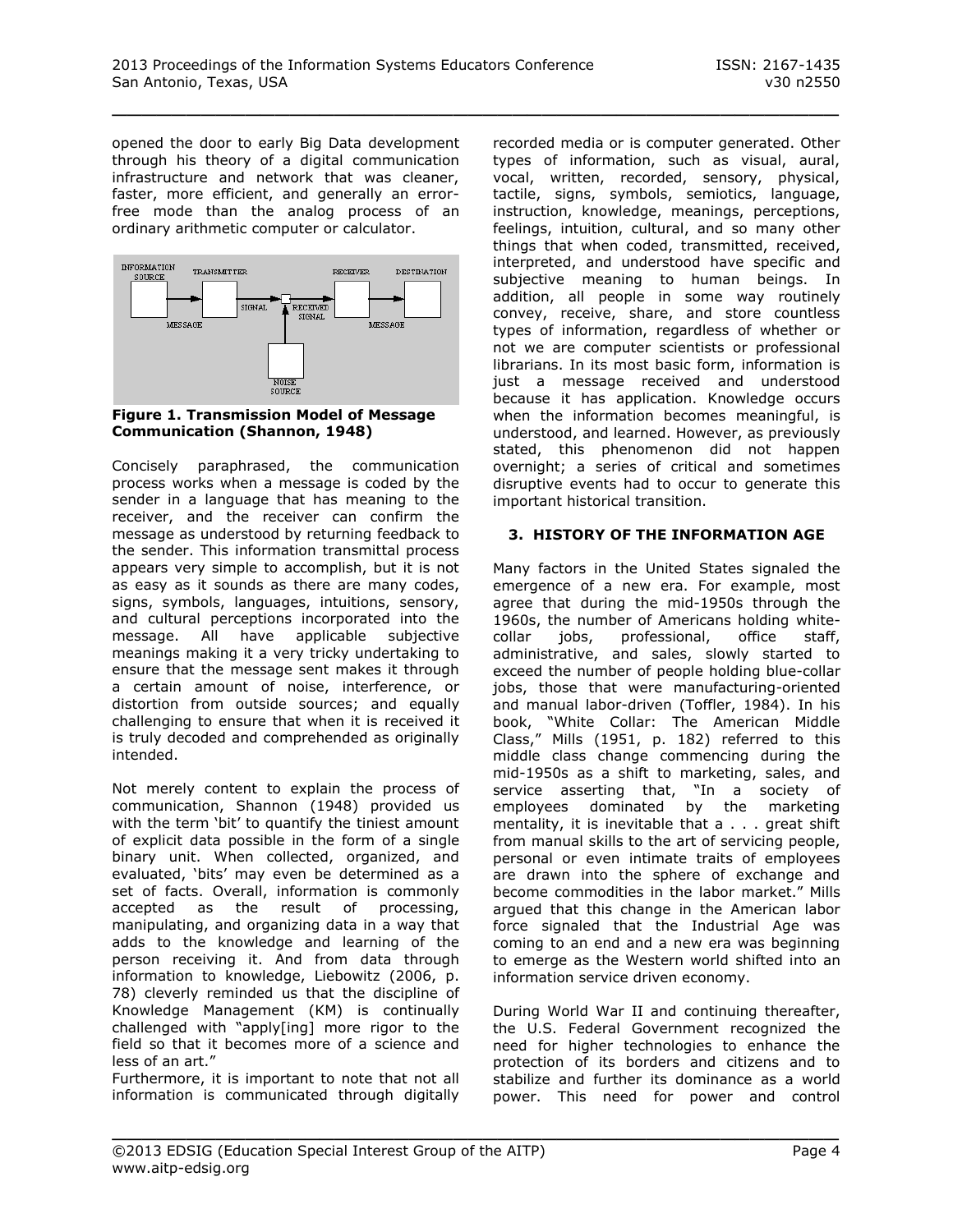incentivized Government agencies to collaborate with universities and non-profit think tanks whom together conceptualized and developed large main frame computers to process and organize data previously processed manually, enabling electronic document output and transfer and the eventual transmissions of local emails between networks and systems. Technology abounded from 1946 when the first general purpose electronic digital computer was developed (U.S. patent filed in 1947), known as the Electronic Numerical Integrator and Computer (ENIAC) funded by the U.S. Army and developed in collaboration with the University of Pennsylvania, originally designated as a post-WW II top secret project (Gertner, 2012). Built upon the research of Bell Labs in the late 1940s, the mass production of silicon transistors, a low cost key element of most modern electronics, appeared in the 1954 when Texas Instruments commercialized and mass produced the first transistor radios (Gertner, 2012). These inventions, among others, were instrumental in jump-starting the decline of blue-collar labor driven employment and were key in transitioning the workforce to white-collar service positions. Toffler (1984) chronicled these newsworthy events as "farms, factories, and floppies" in his book, "The Third Wave."

Concurrently, corporations continued their own research and development toward independent commercialization beginning with electronic typewriters, calculators, processors, and by the end of the 20<sup>th</sup> century eventually culminating in the miniaturization of computer hardware to a manageable, personal, and transportable size. The creation of the originally narrow-focused local Internet provided a way to connect computers together as part of a limited Government or a corporate network, and software developers were encouraged and incentivized to create new systems, productivity enhanced products, and personal applications. Berners-Lee's invention of the World Wide Web in 1989 permitted the Internet experience to be a global network available to everyone at little or no cost and at a remarkable speed eventually becoming the generally accepted platform for moving information. Table 1 (see Appendix) illustrates an approximate timeline of selected emerging inventions and significant activities highlighting the fundamental progress of the Information Age.

Not only were jobs and careers slowly changing, but large factories and manufacturing facilities were starting to implement tools and fixed machines to do the work traditionally performed by humans. In the 1960s, the U.S. Government implemented widespread use of computers, but it was not until the 1970s that they were introduced to corporate employees and in the 1980s on a more widespread and substantial offering to the general public. The earliest form of the Internet appeared in 1969 and limited networked email soon followed in 1971. But it was the first appearance of the personal computer in the late 1970s and the introduction of the World Wide Web in 1989 that propelled the Internet into full-scale operation by 1992. Dumb terminals of the 1980s were replaced by desktop computers in the 1990s and laptops during the onset of the millennium. Cell phones arrived in 1984, became cost effective, prevalent, and widely accepted in the 1990s subsequently emerging as Smartphones in the 2000s. Other personal assistance and communications devices followed shortly thereafter. The digital Information Age had begun in earnest and thanks to the arrival of the global Internet, Pandora's box was forever opened and there was no turning back.

Theorists, educators, and consultants quickly emerged because these ever-evolving digital, Internet, and cyberspace phenomena had to be critically explained to the rest of us. Vast sources of information technology and communication tools became a significant part of the economy and these new innovations rapidly overwhelmed our psyche. For example, computers, microcomputers, computerized machinery, broadband, fiber optics, communications satellites, Internet, software, biometrics, robots, and other personal communications devices altered not only Governments, business, and industry forever, but also changed personal lives, careers, families, cultures, and societies, as well. Fears of the unknown needed to be quelled, training needed to be provided, and overall explanations for the technology, scientific, business, social, economic, environmental, and cultural changes were warranted. Although this paper highlights only a few of the important Information Age theorists, the list in Table 2 (see Appendix) illustrates a brief timeline of some of their significant accomplishments that contributed to this new era of information, thereafter, illuminating our understanding of this inevitable and unavoidable adventure into the future. The dates listed are directly associated with the theorists' publications and are not intended to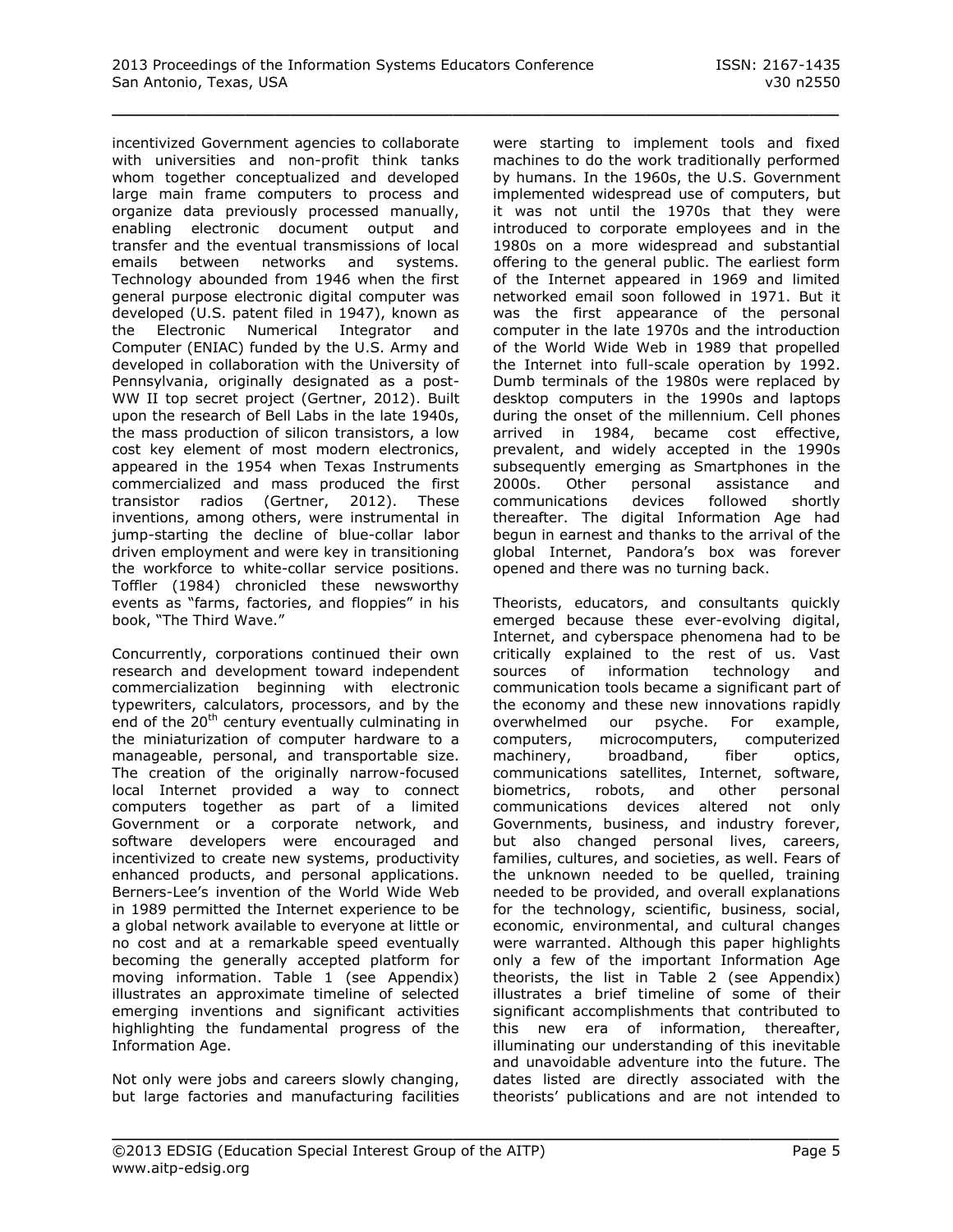reflect any other significant events other than those discussed in this paper.

#### **Emergence of Big Data**

By 2004, Web 2.0 made its appearance in the form of social media, blogs, wikis, images, photos, rich site summaries (RSS), aggregate feeds, and other social-cultural behavioral transmissions that quickly augmented and often surpassed email as the primary form of electronic communication. Providing the public with an interactive form of consumer participation, such as commercial online ordering, banking, shopping, bill-paying, stock trading, game-playing, in addition to alerting a select group of followers or the public in general of an individual's every move, became addictive and self-perpetuating (Borkovich, 2011). And that was just the software. Innovative, creative, and attractive hardware had to keep up, as well. A computer that was once the size of an entire floor became room-sized; then personalized and desk-sized; then portable and lap-sized; then a tablet and palm-sized; and finally wrist-sized and positioned within the corner of an eye-glass frame; soon to become even smaller and more compact. Modern computers can perform just about anything a user or consumer wants and needs. Big Data had arrived, and we embraced it; but after the giddy glow of excitement had abated, the construct of information overload quickly became a sobering reality.

# **Information Overload**

Information overload, a term coined by Gross (1964, p. 856) and popularized by Toffler (1970), refers to the difficulty a person can have understanding an issue and making decisions that can be caused by the presence of too much information. It is a bombardment to the senses, causing confusion, distraction, disorientation, and lack of responsiveness long before assessing the validity of the content or recognizing the risk of misinformation. The anxiety and frustration caused by information overload can lead to a blind acceptance of all data, news, tweets, blogs, definitions, headlines, photos, social commentary, scores, trades, prices, RSS alerts, etc.; or an overwhelming outright rejection of all incoming data; or perhaps a paralytic response akin to a collaborative shutdown within the perceived safety of an information silo (Borkovich, 2012). This new paradigm shift (Kuhn, 1960) to Big Data continues to contribute to the effect of information overload and will require greater scrutiny and study as individuals learn to cope with the overwhelming daily bombardment of data. Furthermore, in order to prevent or at least manage this inevitable overload, organizations must continually seek advanced technologies to process and cope with voluminous amounts of data to support strategic Business Intelligence, competitive analysis, and decision-making.

#### **4. IT IS THE BUSINESS: INFORMATION DOES MATTER**

Carr (2003) in his well-known article, *IT Doesn't Matter,* argued that information technology is no longer relevant. The days of getting ahead by having the latest server or the newest network are gone, Information Technology (IT) is a commodity and Information Systems (IS) are part of the cost of doing business (Carr, 2003). Carr's argument is valid if the definition of IT focuses only on technology, servers, switches, and other systems that make up the traditional IT infrastructure. If we view IT in terms of the Information Age organization, we find that not only does IT matter but it represents the life blood infrastructure of the business. The storage of data, the retrieval of information, and the creation of knowledge are key business processes for any Information Age organization.

The Information Age organization is highly interconnected with customers, suppliers, and employees. IT and IS are an integral part of the organization in which people, processes, and technology-driven data come together to form knowledge. In the Information Age organization "the interaction between systems and humans become more collaborative" and "the [information] system also acts as an extension of the human ability to store and process knowledge" (Davenport, 2000, p. 169). This idea was further developed in Debons' (2008) Augmented Data, Information, and Knowledge (ADIK) system in which IS augment human intellect. IT is the business for the Information Age organization, but we must first define what are data, information, and knowledge as well as examine how they relate to each other. We will explore the social dimensions of IT using the social network theory, and then examine some of the problems the Information Age organization faces with the storage and retrieval of data.

#### **Data, Information, and Knowledge: What are the differences?**

The distinctions between data, information, and knowledge are important to understand for our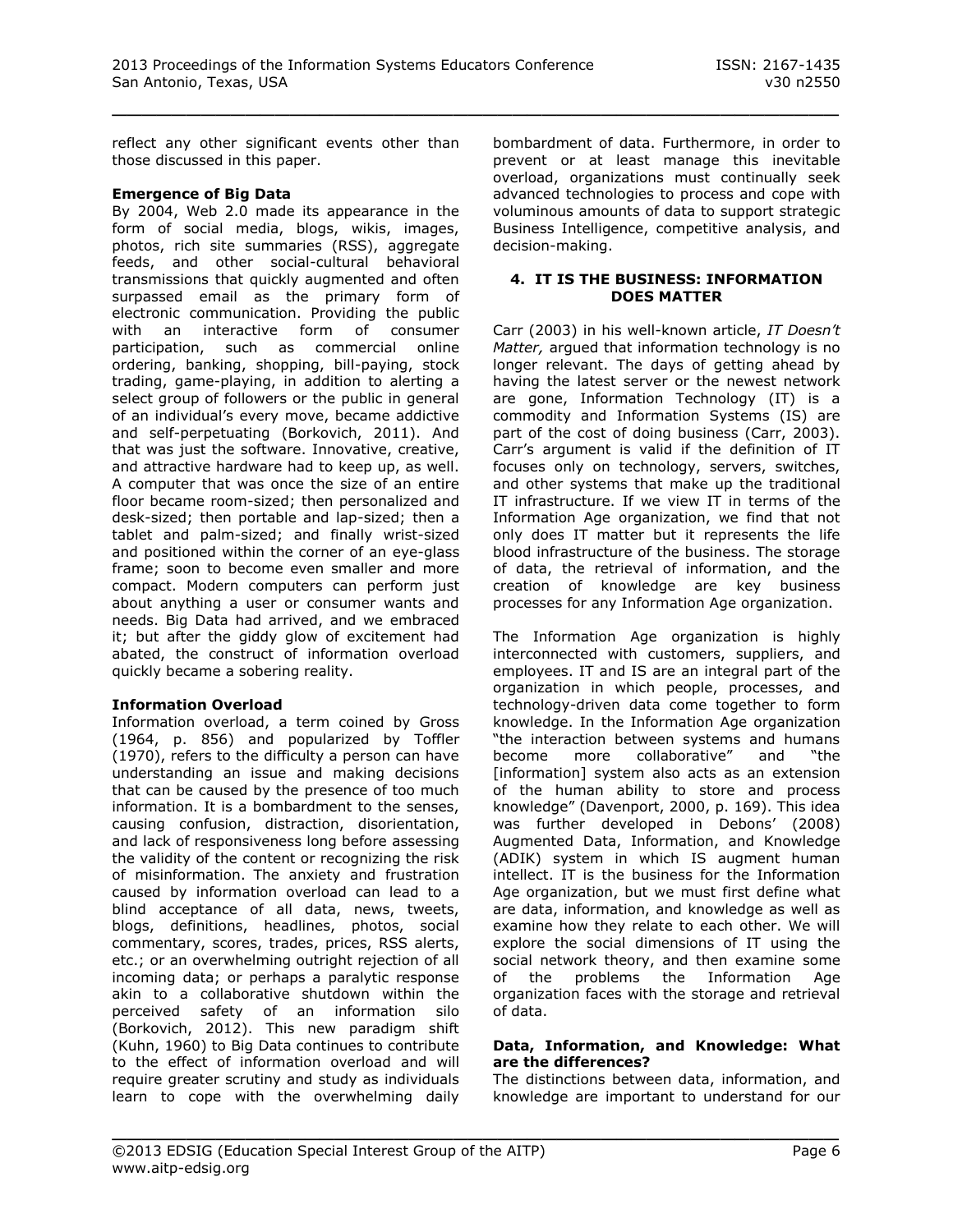study of the Information Age organization. It is only when we see how these three terms are related, but different from each other, that the value of IT becomes apparent.

Debons (2008, p. 4) described data as "the collection of numbers, measurements, and simple signals that surround us every day." Examples of data include a person's name, a social security number, a house number, or a street sign. For the Information Age organization data are the raw materials of the Information System (IS). In the IS data are the characters stored in database files or records.

Information is created when the data are given a structure and organization (Debons, 2008). The number 42 is data, but when we learn that the number represents an age, and that age is related to the name John Smith, who lives in Anytown, USA, information is created. Information is stored in records in a database file. A record for John Smith may look like the depiction in Table 3.

| John   Smith                              |  |  | 42   Anytown | l USA |  |  |
|-------------------------------------------|--|--|--------------|-------|--|--|
| Table 3. Sample Record in a Database File |  |  |              |       |  |  |

Knowledge is formed when patterns are found within the information (Debons, 2008). When the data are analyzed, it is disclosed that the population of Anytown is 6,540 people, Smith is the most common last name and half the population of Anytown is past the age of 62. Meaning has been applied to the information created from the data; and knowledge resulted from the learning process. More information is also known about John Smith: he has a common last name; and he is younger than 3,270 other people in Anytown. This new information was gleaned only by extracting, sorting, collating, and analyzing the raw data stored within the IS.

Augmented Data, Information, and Knowledge (ADIK) systems bring together data and information to create knowledge. An ADIK system "include(s) people, technology, and the functions/procedures that bring these together to achieve a goal" (Debons, 2008, p. 70). In the ADIK system knowledge is created when data are organized to form information and patterns are recognized in the information (Debons, 2008). The augmentation occurs when the system is used to allow someone to solve a complex problem more rapidly than one otherwise could (Debons, 2008). The ability to solve complex problems rapidly is the core of what Information Age organizations do. Figure 2 depicts Debons' (2008, p. 21) visual conceptualization of a feedback loop to determine the sender's and receiver's understanding and meaning attributed to transmitted information.



**Figure 2. Debons (2008, p. 21) Visual Conception of Feedback Loop**

#### **Why IT Matters: The Information Age Organization.**

The Information Age organization is knowledgecentric and relies on IT not just to process transactions and store data but also to create and transfer knowledge. Developing an information and knowledge-centric focus is a necessity for all organizations, not just the typical information-centric actuarial-type industries, such as health care, banking, and insurance.

Davenport (2000) showed how the business environment changed for the manufacturing sector. Advanced enterprise systems allow manufacturers to be agile and respond to market changes. Davenport (2000, p. 164) explained that "a truly robust sense and response capability also requires process integration throughout the supply chain." To obtain a high level of integration with supply<br>chain partners advanced Knowledae chain partners advanced Knowledge Management (KM) and Information Systems (IS) are needed. The Information Age organization also needs to know who its competitors are, who potential partners are, and when the two are the same. The amount of data collected and stored needs to be properly managed to turn it into actionable information and knowledge. The Information Age organization requires advanced technology systems to manage this wealth of data. Davenport (2000, p. 173) explained: "For the first time in the history of information systems, it will be possible to connect hard data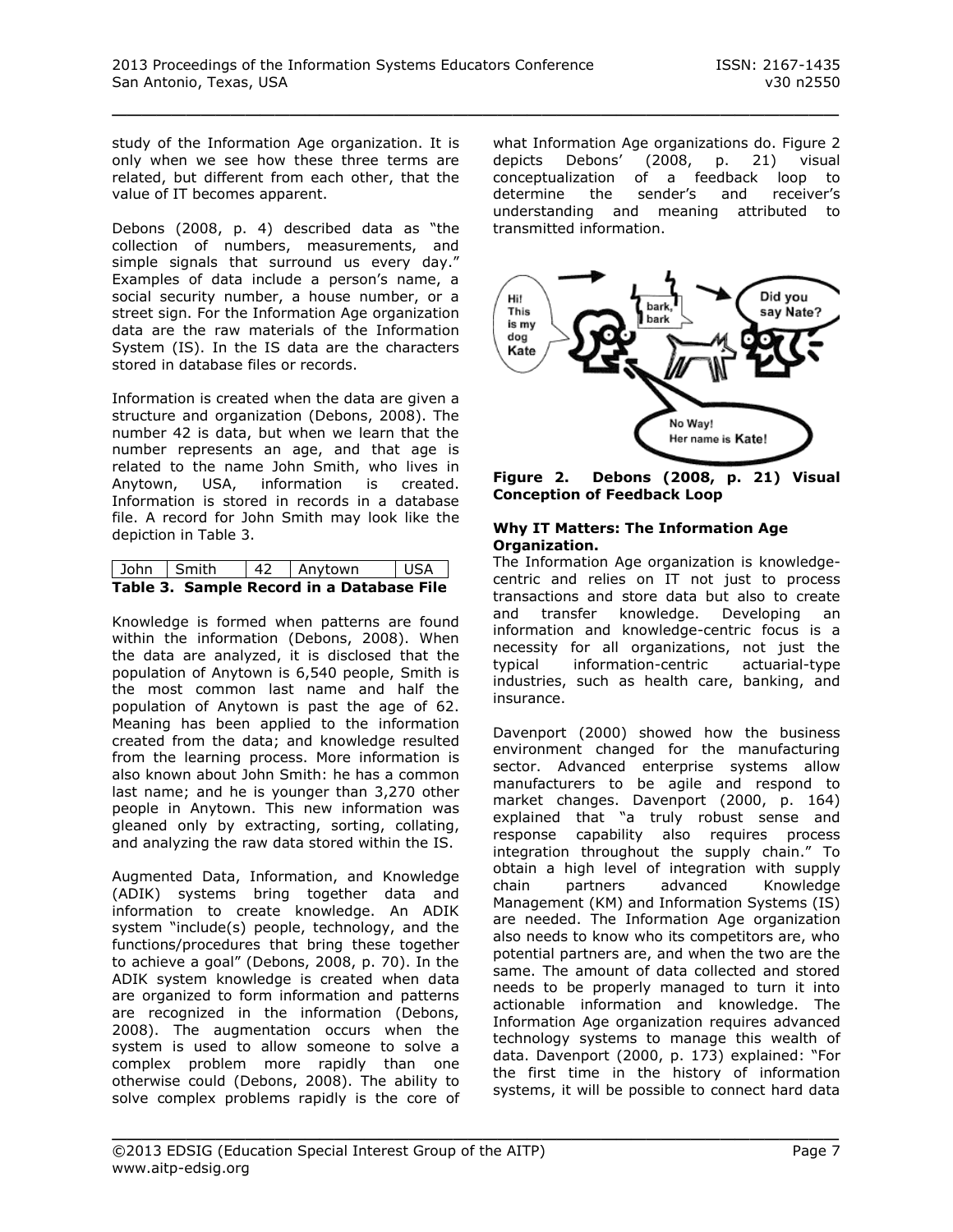and soft information and knowledge." There is also a need to "develop an ability to identify what information is really worth its users' time" (Davenport, 2000, p. 164). Without IT and IS it would not be possible to mine the raw data to create information, much less to analyze it and see all the patterns relevant to the problem that needs to be solved.

Information Technology (IT) and IS are at the heart of every Information Age organization. Pemsel and Widen (2010) show how KM is important to the construction industry by arguing that to stay competitive, project-based organizations such as construction need to retain and make good use of knowledge. In the construction industry like most project-based industries, knowledge is tacit; it is stored in the experience of the employees. Pemsel and Widen found that "firms want to turn tacit knowledge into explicit knowledge, and then they want to transfer it to the firm" (Pemsel & Widen, 2010, p. 127). In a project-based organization, it is often the tacit knowledge of the project manager that determines if a project will be profitable or not. The project manager's experience combined with data from other projects is needed to bid properly on a project. By storing this knowledge, the company can build up a knowledge base or knowledge system that will grow over time and allow the company to make better decisions. When organizations do not invest in or maintain IS, they run the risk of losing valuable knowledge. And when an employee leaves a company that does not have a KM system, it is equally critical that the experience of that employee will be lost. The information stored needs to be retrievable and used in a systematic manner, as merely collecting the data and not acting on it adds no value to the organization.

# **Social Dimensions of Big Data**

As we have seen, Information Technology (IT) and Information Systems (IS) are an interaction and interdependency of people and processes to turn data into information, information into knowledge, and knowledge into results. For the Information Age organization, "Knowledge creation and learning can be regarded as a social and dynamic process; it is not solely the transfer of information and data" (Pemsel & Widen, 2010, p. 123). Knowledge is also a socialcultural phenomenon that is transmitted through social networks and not just by the computer networks that transmit data.

Sasidharan (2006) examined the relationship between the level of social connectivity and success in implementing large-scale IS. The study used a social network analysis to measure how social connectivity and large-scale IS implementation are related. A social network model "views individuals as being embedded within an organization, enmeshed in a network of concrete interpersonal relations and structures" (Sasidharan, 2006, p. 33). The social connections measured in the study explained how the users were connected to each other, which parties they approached for advice and assistance, and to whom they provided help. The research found that organizations with a high level of social connectivity were more successful at implementing large-scale IS. Sasidharan (2006, p. 105) concluded, "It is not knowledge gathered at training but knowledge transferred in the organization workplace that influences implementation success." The findings in Sasidharan's research were consistent with Pemsel and Widen, who stated that knowledge is more than the transmission of information; and with Debons who showed that IT and IS systems only augment human knowledge and do not replace it. Communicating by moving data, developing information, and creating knowledge produces results.

#### **5. LOOKING AHEAD: THE FUTURE OF BIG DATA IN THE INFORMATION AGE**

Virtually any type of data required can be delivered instantaneously, and any business, organization, or academic institution that wants to stay competitive has no choice but to continually embrace new forms of technology. Ironically, the improvements made to any technology face the danger of a paradigm shift and the possibility that a new invention will render the old obsolete. The nascent emergence of new disciplines, such as cybersecurity, robotics, biometrics, and others are empirical proof of this continual digital advancement, fostered by the emergence of Big Data, coupled with the burgeoning requirement for advanced Business Intelligence, and supported by analytics.

#### **6. CONCLUSION**

Big Data and Business Intelligence (BI) are best understood when examined through the lens of communication theory. Information is not static, it is the result of a process in which data are transmitted, received, and understood. This is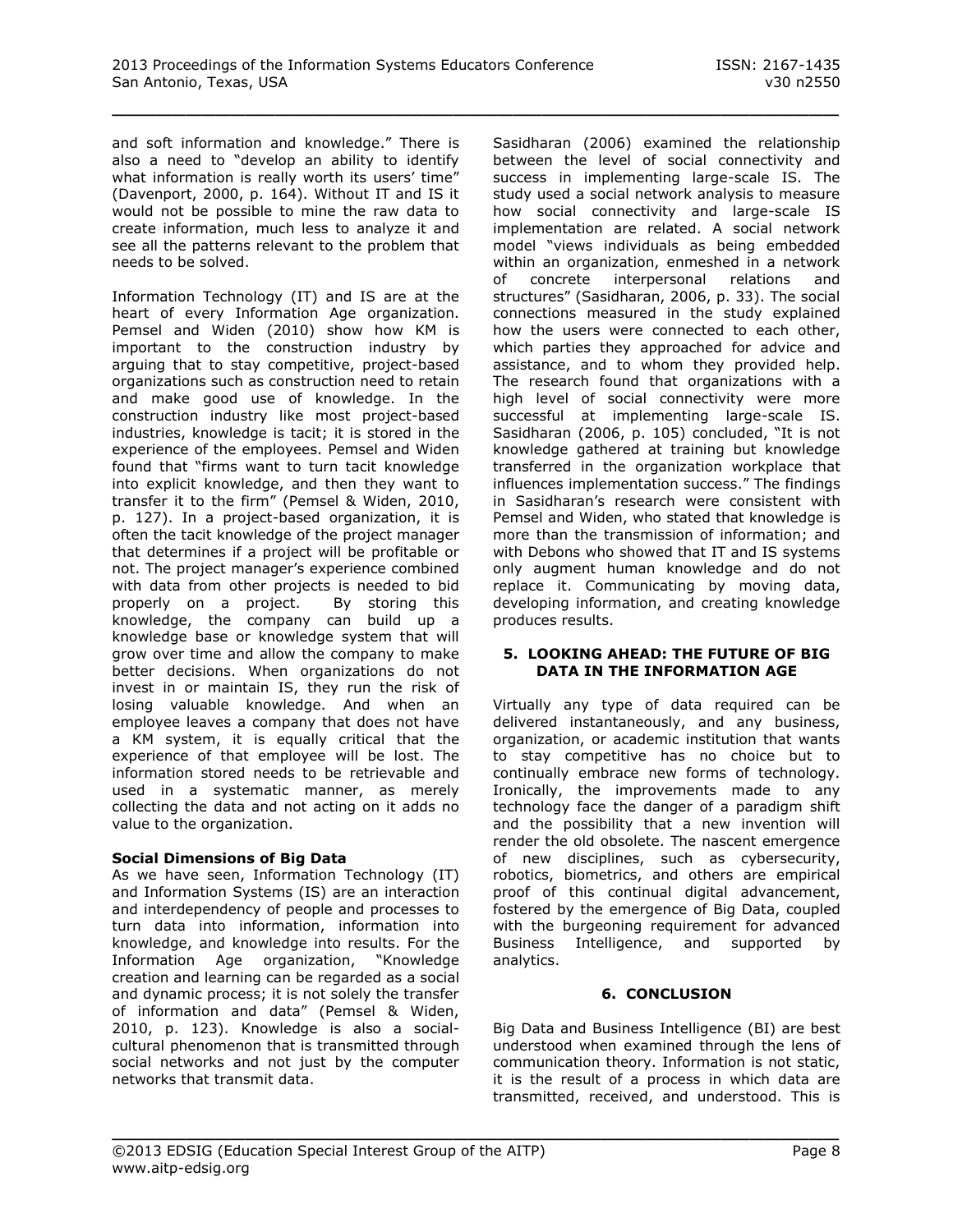the model developed by Shannon in 1948 that inspired the early Management Information Systems (MIS). Shannon's model unveiled a unit of information called a 'bit' that transmitted from the sender to the receiver by assembling several bits to form information within a system. The early MIS system simply arranged data into static reports that were easier for people to view than the large tables of unsorted data. The modern BI system is an application of Debons' Augmented Data, Information, and Knowledge (ADIK) model. ADIK is a process in which data are transformed into actionable information and knowledge is created and learned. The augmentation is the use of analytics and artificial intelligence to allow people to a have a better understanding of complex problems, enabling the human interface to arrive more efficiently and confidently at better data driven solutions (Debons, 2008). The ability to turn data into actionable knowledge relies on the interaction of people, processes, technology, and systems. Knowledge is a socio-cultural construct transmitted through social networks as well as computer networks. People receive information from BI systems, apply meaning and take action based upon that information; and through this learning process create knowledge through understanding and by communicating it to others. For without the implementation of communication theory in concert with the analytical ability and creativity of the human element, data, *big or otherwise,* will remain literally and explicitly locked within its digital, virtual, or physical confines; or dwell tacitly memorialized within a mortal brain silo of a figurative data warehouse, *forever*.

# **7. REFERENCES**

- Borkovich, D. J. (2011). The social science of data warehousing: Its ever-evolving corporate culture. *Issues in Information Systems, 12*(1), 23-35.
- Borkovich, D. J. (2012). When corporations collide: Information overload. Issues in Information Systems, 13(2), 269-284.
- Carr, N. G. (2003, May). IT doesn't matter. Harvard Business Review Onpoint, 3566, 41-49.
- Debons, A. (2008). Information Science 101. Lanham, MD: The Scarecrow Press.
- Davenport, T. H. (2000). The Future of Enterprise System-Enabled Organizations. Information Systems Frontiers, 2, 163-180.
- DiNucci, D. (1999). Fragmented future, Print, 53(4), 32-34.
- Gertner, J. (2012). The idea factory: Bell Labs and the great age of American innovation. New York, NY: The Penguin Press.
- Gross, B. M. (1964). The managing of organizations: The administrative struggle. New York, NY: The Free Press.
- Kimball, R. (2011). The evolving role of the enterprise data warehouse in the era of big data analytics. [White Paper] pp. 1-28. Retrieved **from:** <http://www.informatica.com/downloads/> 1597\_EDW\_Big\_Data\_Analytics\_Kimball.pdf
- Kuhn, T. (1996). The structure of scientific revolutions (3rd ed.). Chicago: The University of Chicago Press. (Original work published 1970)
- LaValle, S., Lesser, E., Shockley, R., Hopkins, M. S., & Kruschwitz, N. (2011). Big Data, analytics and the path from insights to value. MIT Sloan Management Review, 52(2), 21-32.
- Liebowitz, J. (2006). What They Didn't Tell You about Knowledge Management. Lanham, MD: Scarecrow Press, Inc.
- Mills, C. W. (1951). White collar: The American middle classes. New York: Oxford University Press.
- Noah, P., & Seman, S. (2012). Distributed Multi-Level Query Cache: The Impact On Data Warehousing. Issues in Information Systems, 13(2), 51-57.
- Pemsel, S., & Widen, K. (2010). Creating Knowledge of End Users' Requirements: The Interface Between Firm and Project. Project Management Journal, 41, 122-130.
- Sasidharan, S. (2006). Social knowledge transfer and social network influences on enterprise resource planning systems implementation. ProQuest Information and Learning Company. (UMI No. 3259177).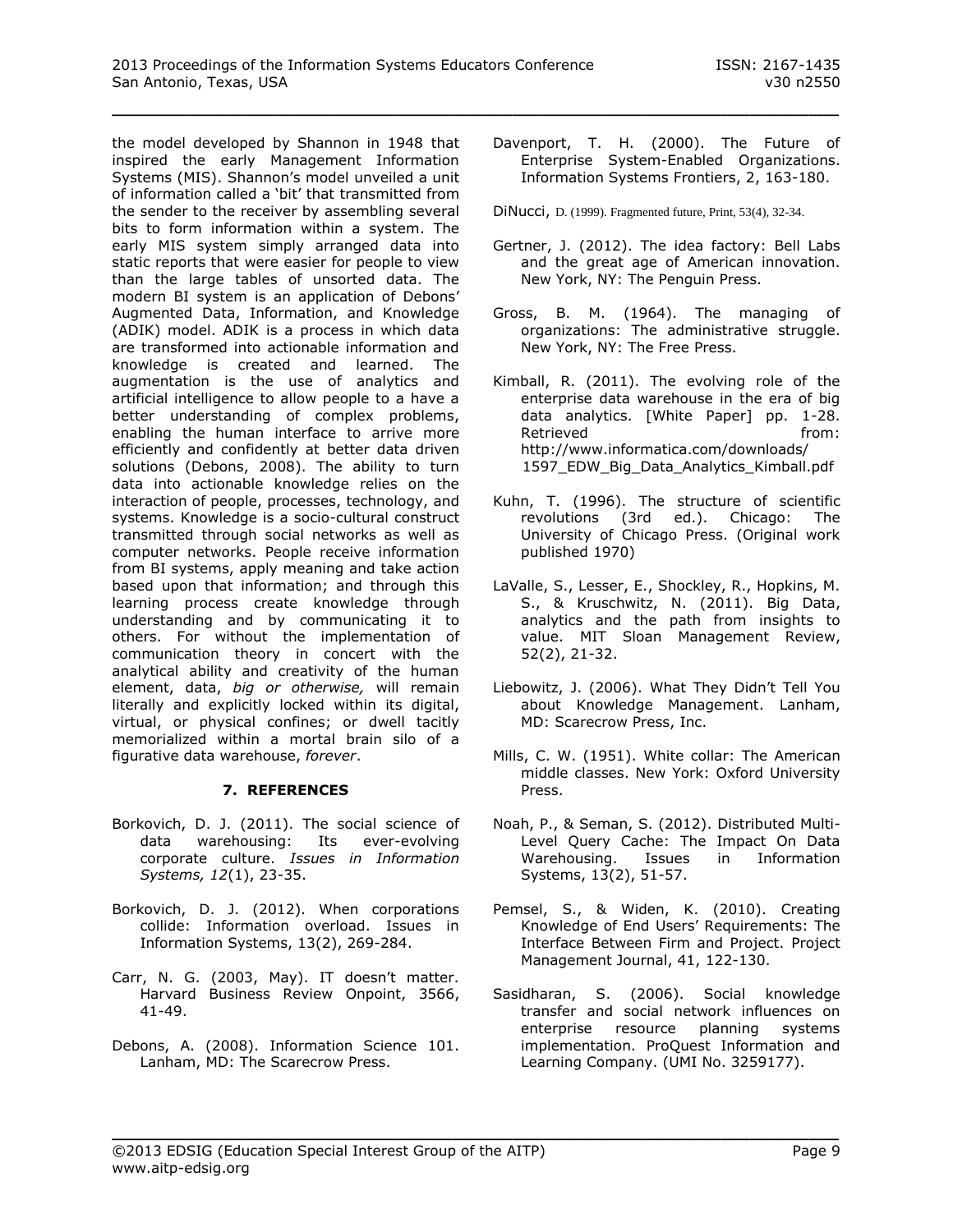- Shannon, C. E. (1948). A mathematical theory of communication. The Bell System Technical Journal, 27(July/October), 379- 423; 623-656.
- Standage, T. (1998). The Victorian internet: The remarkable story of the telegraph and the nineteenth century's on-line pioneers. New York, NY: Walker Publishing Company, Inc.
- Toffler, A. (1970). Future shock. New York, NY: Random House.
- Toffler, A. (1981). The third wave. New York: NY: Bantam Books.
- Turban, E., Sharda, R., Delen, D., & King, D. (2011). Business intelligence a managerial approach. Saddle River, NJ: Prentice Hall.
- Wang, X. (2008). Matching records in multiple databases using a hybridization of several technologies. ProQuest Information and Learning Company. (UMI No 3308336).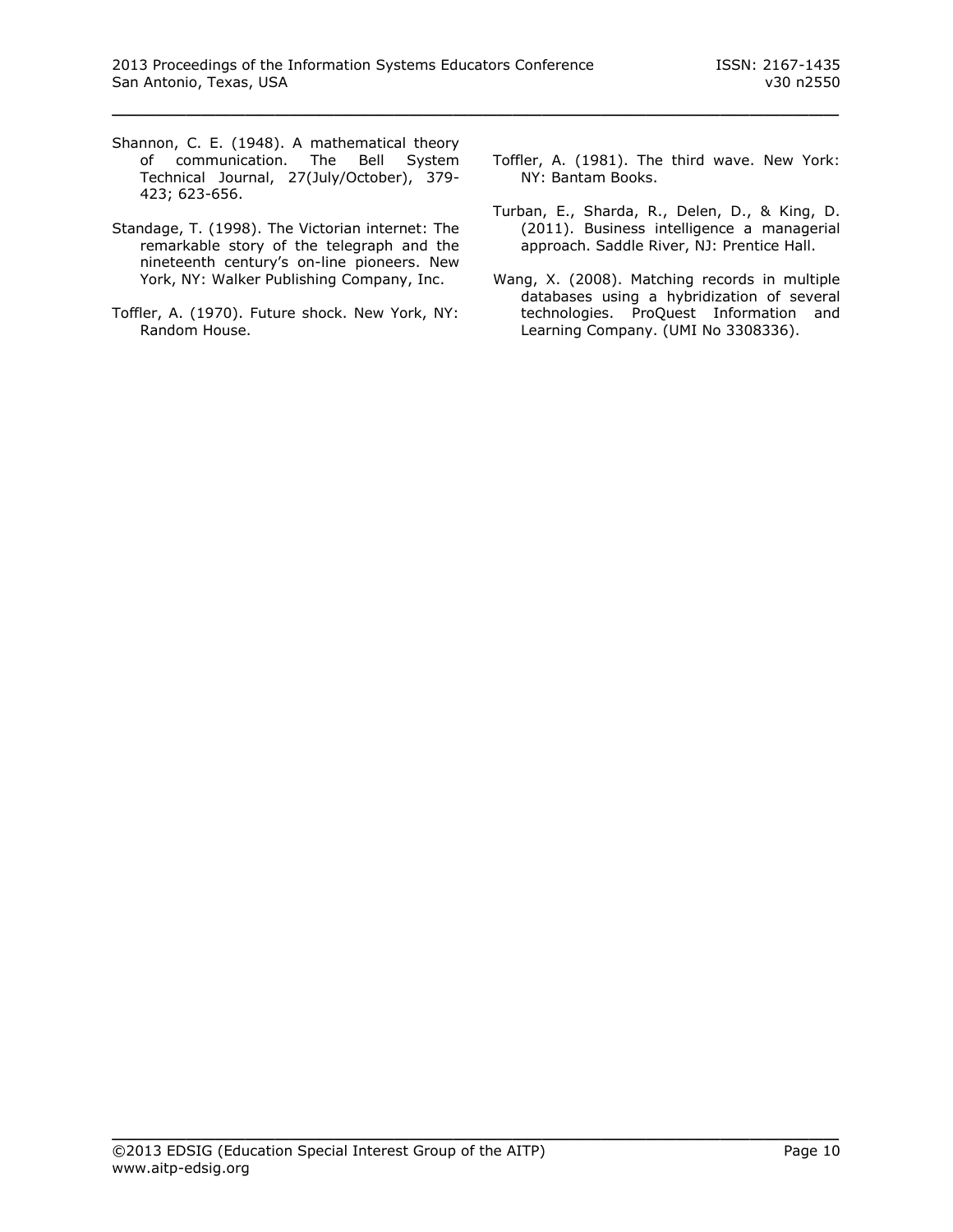# **Appendices**

\_\_\_\_\_\_\_\_\_\_\_\_\_\_\_\_\_\_\_\_\_\_\_\_\_\_\_\_\_\_\_\_\_\_\_\_\_\_\_\_\_\_\_\_\_\_\_\_\_

| Table 1. Information Age – Historical Time Line of Relevant Innovations |                                                                     |                                     |  |  |  |
|-------------------------------------------------------------------------|---------------------------------------------------------------------|-------------------------------------|--|--|--|
| <b>Type</b>                                                             | <b>Description</b>                                                  | Date Invented/Widespread Use        |  |  |  |
| <b>ENIAC</b>                                                            | First general purpose electronic digital<br>computer                | $1946$ <sup>1</sup>                 |  |  |  |
| Transistor                                                              | Invention/Commercialized by Texas<br><b>Instruments</b>             | 1947 / 1950s <sup>2</sup>           |  |  |  |
| Designation of the 'Bit'                                                | Binary Code for Ones and Zeros                                      | 1948 <sup>3</sup>                   |  |  |  |
| More "White Collar" than "Blue Collar"<br>workers in U.S.               | "Industrial Age" coming to an end; Moving<br>into "Information Age" | $1956^3$                            |  |  |  |
| <b>Computer Systems</b>                                                 | Government Use                                                      | 1960s <sup>4</sup>                  |  |  |  |
| Earliest form of Internet                                               | <b>Limited Government Use</b>                                       | 1969 <sup>4</sup>                   |  |  |  |
| Email                                                                   | <b>Limited Government Use</b>                                       | 1971 <sup>4</sup>                   |  |  |  |
| Personal Computer                                                       | <b>Limited Business Use</b>                                         | Late $1970s3$                       |  |  |  |
| <b>Personal Computers</b>                                               | Public Use                                                          | 1970s / 1980s <sup>3</sup>          |  |  |  |
| Timesharing                                                             | <b>Outsourcing Services</b>                                         | $\frac{1970s / 1980s^5}{1983^5}$    |  |  |  |
| <b>Mobile Phone</b>                                                     | Motorola                                                            |                                     |  |  |  |
| World Wide Web                                                          | Invention                                                           | 1989 <sup>4</sup>                   |  |  |  |
| Computers in Homes                                                      | Widespread Public Use                                               | 1980s / 1990s <sup>5</sup>          |  |  |  |
| Laptop                                                                  | Widespread Public Use                                               | 1990s <sup>5</sup>                  |  |  |  |
| World Wide Web                                                          | Globalization                                                       | 1996 <sup>5</sup>                   |  |  |  |
| <b>Cellular Phones</b>                                                  | Globalization                                                       | 1990s / 2000s <sup>5</sup>          |  |  |  |
| Webcams/Digital TV                                                      | Widespread Public Use                                               | 1990s / 2000s <sup>5</sup>          |  |  |  |
| <b>Broadband Mainstreamed</b>                                           | Widespread Public Use                                               | $2000s$ <sup>5</sup>                |  |  |  |
| Wireless Networking                                                     | Widespread Public Use                                               | Early 2000s <sup>5</sup>            |  |  |  |
| <b>GPS</b> Mainstreamed                                                 | Widespread Public Use                                               | Mid 2000s <sup>5</sup>              |  |  |  |
| Satellite Radio                                                         | Widespread Public Use                                               | 2003 <sup>5</sup>                   |  |  |  |
| Digital Radio                                                           | Widespread Public Use                                               | 2004 <sup>5</sup>                   |  |  |  |
| <b>HDTV</b>                                                             | Widespread Public Use                                               | Mid 2000s <sup>5</sup>              |  |  |  |
| <b>Smart Phones</b>                                                     | Widespread Public Use                                               | Mid 2000s <sup>5</sup>              |  |  |  |
| <b>Internet Population</b>                                              | Over 1 Billion                                                      | 2005 <sup>3</sup>                   |  |  |  |
| Cell Phones                                                             | Over 3 Billion                                                      | 2008 <sup>3</sup>                   |  |  |  |
| Semi- & Autonomous Robots; Biometrics                                   | Gov't., Academia, & Health Care Use                                 | 2001 - Current <sup>6</sup>         |  |  |  |
| Web 2.0                                                                 | Interactive, User-Created Web Content                               | Approx. 2004 - Current <sup>7</sup> |  |  |  |
| <b>Big Data</b>                                                         | Structured, Semi- & Unstructured Data                               | Approx. 2005 - Current <sup>8</sup> |  |  |  |

1. US Army Research Lab (ARL):<http://ftp.arl.mil/~mike/comphist/eniac-story.html>

2. Texas Instruments: http://www.ti.com/corp/docs/company/history/timeline/semicon/1950/docs/54commercial.htm

3. Computer History: [http://www.computerhistory.org/internet\\_history/internet\\_history\\_80s.shtml](https://mobile.techcollaborative.org/exchweb/bin/redir.asp?URL=http://www.computerhistory.org/internet_history/internet_history_80s.shtml)

4. DARPA & Internet Timeline: [http://www.darpa.mil/Docs/Internet\\_Development\\_200807180909255.pdf](https://mobile.techcollaborative.org/exchweb/bin/redir.asp?URL=http://www.darpa.mil/Docs/Internet_Development_200807180909255.pdf)

5. Inventors - 20<sup>th</sup> Century of Technology Decade by Decade: [http://inventors.about.com/od/timelines/a/twentieth\\_5.htm](https://mobile.techcollaborative.org/exchweb/bin/redir.asp?URL=http://inventors.about.com/od/timelines/a/twentieth_5.htm)

6. NASA - ISS - DARPA: [http://www.nasa.gov/mission\\_pages/station/main/robonaut.html](http://www.nasa.gov/mission_pages/station/main/robonaut.html)

7. Web 2.0 term coined by DiNucci (1999, p. 32); popularized in 2004: User-generated content of social media in a virtual community.

\_\_\_\_\_\_\_\_\_\_\_\_\_\_\_\_\_\_\_\_\_\_\_\_\_\_\_\_\_\_\_\_\_\_\_\_\_\_\_\_\_\_\_\_\_\_\_\_\_

8. Big Data appeared shortly after the emergence of Web 2.0 (Kimball, 2011)